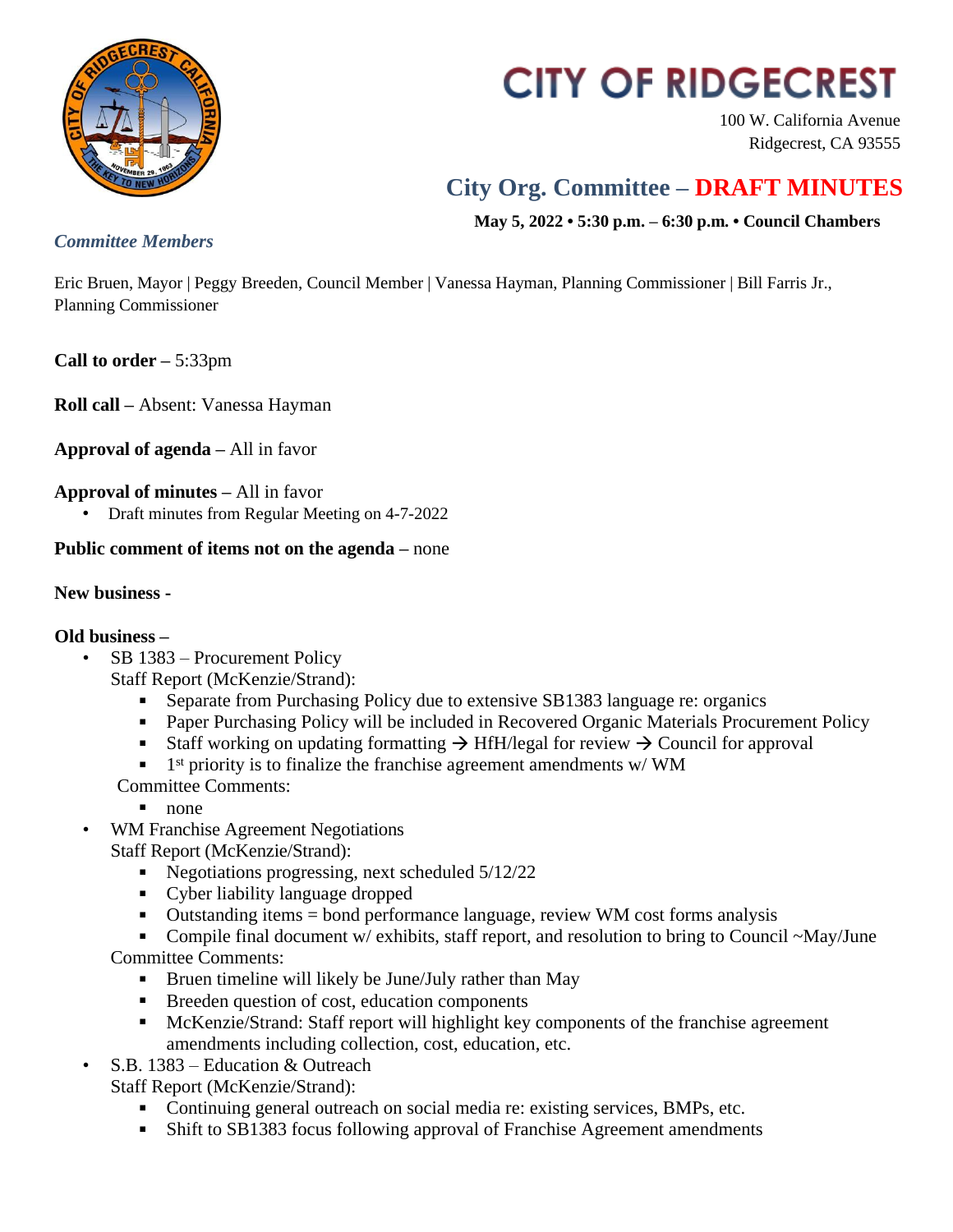- Coordination with Kern County Public Works Dept. (food recovery, capacity planning, county residents/commercial collection), CalTrans D9 (Clean CA Grant Program, Community Cleanups), SSUSD (educational programs/presentations)
- Outrage Mitigation Strategy (Zencity) panel  $\omega$  LOCC in Sept. re: education/outreach efforts
- Local Assistance Grant awarded 4-27-22; \$42,732 allocated for education/outreach i.e. magnets, compostable bag giveaways, direct outreach @ events, marketing materials, etc. City of Ridgecrest has \$2,900 remaining in funds to be allocated- how to allocate additional funds by category; see eligible costs in Procedures & Requirements document Specific actions will require approval from CalRecycle on case-by-case basis for costs to be considered eligible

Committee Comments:

- Bruen insight into SSUSD outreach via students requires significant "leg work"
- Bruen/Breeden how to structure? By grade or age group? How to frame the presentations/programs to keep interesting
- Bruen- booth/kiosk @ community events (carnival games re: SB1383)
- **Bruen** Walmart 3 hour power outage, 3 weeks ago = throwing out food rather than resourcing to local food recovery programs; highlights the need for food recovery Strand – potential liability for food recovery (Good Samaritans Act)
- Fire Protection Services Contract
	- Staff Report (Strand):
		- Remove from agenda

Committee Comments:

- Bruen- Consider item completed
- Street Name Change Update E. Las Flores to Civic Drive Staff Report (Strand):
	- Discuss potential impacts with affected stakeholders/businesses
	- $\blacksquare$  Intent of City to advertise/promote the area to residents and visitors
	- Meetings with China Lake Museum Foundation & Maturango Museum Board raised concerns re: changing E. Las Flores (historical significance, cost to implement)
	- Recommendation to consider way-finding signage installation as alternative to street name change
	- Intention to seek vendors  $\omega$  upcoming ICSC conference (May  $22$ )
	- **Moving forward potential to plan to budget funding; list as agenda item for future meetings/public** comment

Committee Comments:

- $\blacksquare$  Breeden potential for expansion/flexibility
- Bruen goal to drive tourism; need to expand to China Lake Blvd. and focus on 6 tactical areas throughout town; how to strike a balance to give brand distinction  $+$  expand reach
- Strand China Lake Blvd. poses challenges due to CalTrans right-of-way; City does not own streetlights on N. China Lake Blvd; require encroachment permits; keep scope down to keep costs down i.e. "pilot program" – expand if successful
- Breeden limits to signage? Strand- focus on amenities of top priority/interest

■ Bruen – need for costs/logistics/etc. to decide to move forward

Public Comments:

- Barbara Bane, Maturango Museum gratitude to Ron for outreach; against changing street name; in favor of development of arts & rec district; add banners and distinguish street signs; focus on residential recreation, not just visitors/travelers = sense of community; support of wayfinding signage, start small prior to expansion; historical significance of Las Flores name; need to capture travelers from the South entrance of town (signage)
- **Bruen** suggestion to change name of E. French to Park Drive to represent arts  $\&$  recreation district; potential challenges with BHS/Murray Middle School
- Strand City staff will reach out to stakeholders (museums) prior to next Committee discussion & throughout the process with updates